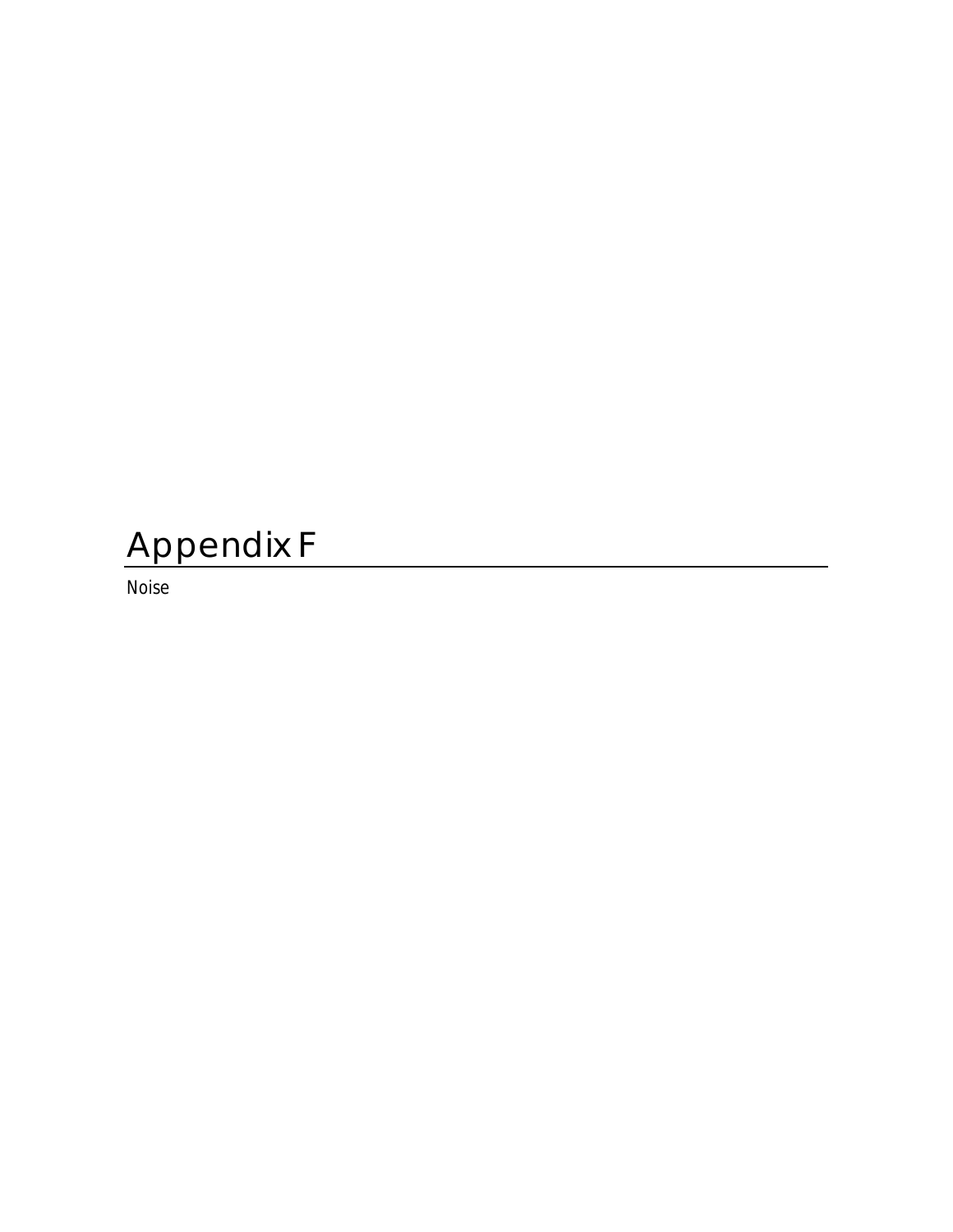| Level Range : $40-100$<br>$\overline{a}$ |  |
|------------------------------------------|--|
|                                          |  |
| Max dB : 91.7 - 2020/01/23 17:14:45      |  |
| Level Range : $40-100$                   |  |
| SEL : 104.2                              |  |
| Lea : 74.7                               |  |

- - - - - - - -<br>-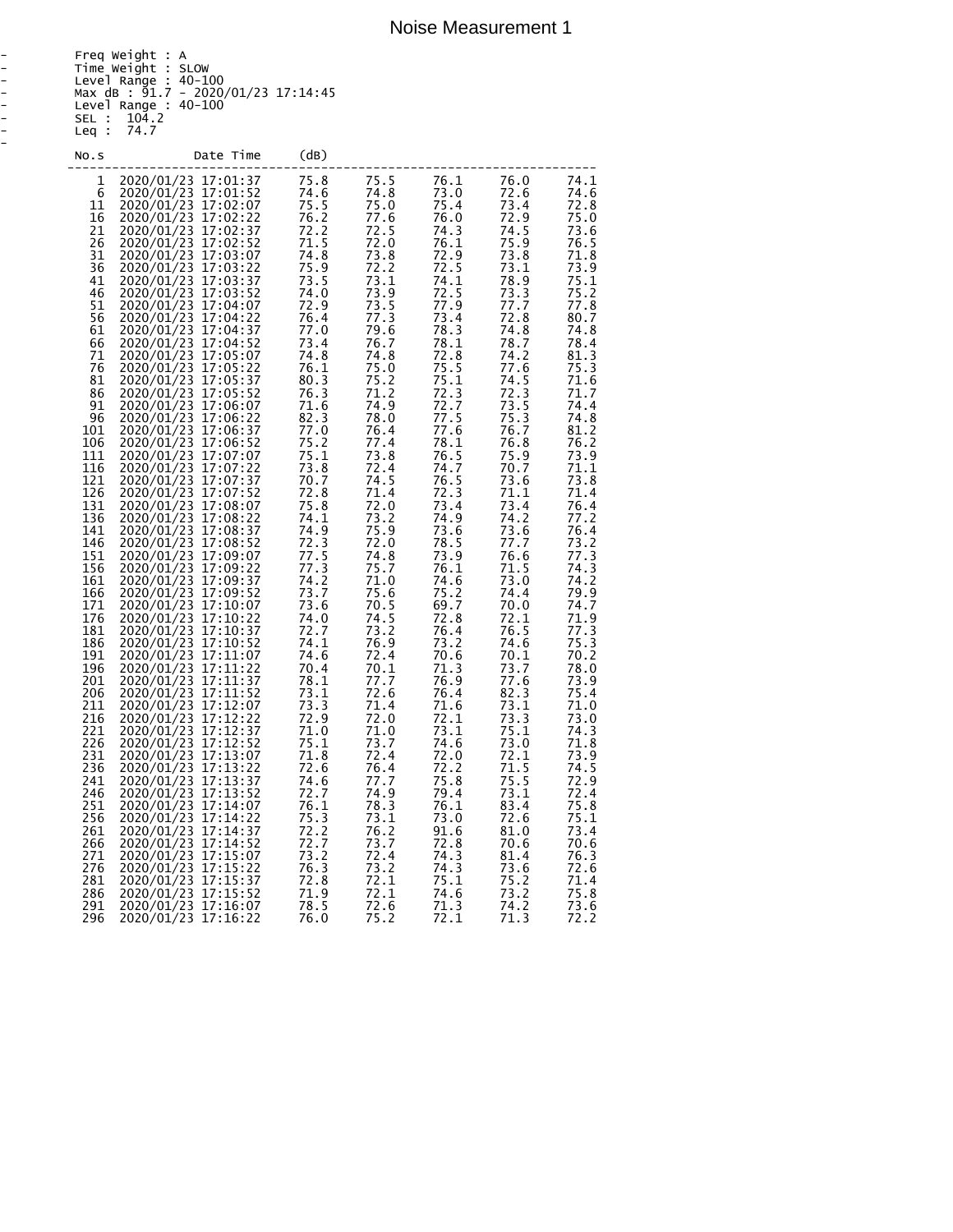--------<br>-------

| NO.S                                                                                                                                                                                                                                                                  | Date Time                                                                                                                                                                                                                                                                                                                                                                                                                                                                                                                                                                                                                                                                                                                                                                                                                                                                                                                                                                   | (dB)                                                                                                                                                                                                                                                                                                                                 |                                                                                                                                                                                                                                                                                                                                      |                                                                                                                                                                                                                                                                                                                                      |                                                                                                                                                                                                                                                                                                                                      |                                                                                                                                                                                                                                                                                                                                      |
|-----------------------------------------------------------------------------------------------------------------------------------------------------------------------------------------------------------------------------------------------------------------------|-----------------------------------------------------------------------------------------------------------------------------------------------------------------------------------------------------------------------------------------------------------------------------------------------------------------------------------------------------------------------------------------------------------------------------------------------------------------------------------------------------------------------------------------------------------------------------------------------------------------------------------------------------------------------------------------------------------------------------------------------------------------------------------------------------------------------------------------------------------------------------------------------------------------------------------------------------------------------------|--------------------------------------------------------------------------------------------------------------------------------------------------------------------------------------------------------------------------------------------------------------------------------------------------------------------------------------|--------------------------------------------------------------------------------------------------------------------------------------------------------------------------------------------------------------------------------------------------------------------------------------------------------------------------------------|--------------------------------------------------------------------------------------------------------------------------------------------------------------------------------------------------------------------------------------------------------------------------------------------------------------------------------------|--------------------------------------------------------------------------------------------------------------------------------------------------------------------------------------------------------------------------------------------------------------------------------------------------------------------------------------|--------------------------------------------------------------------------------------------------------------------------------------------------------------------------------------------------------------------------------------------------------------------------------------------------------------------------------------|
| 1<br>6<br>11<br>16<br>21<br>26<br>31<br>36<br>41<br>46<br>51<br>56<br>61<br>66<br>71<br>76<br>81<br>86<br>91<br>96<br>101<br>106<br>111<br>116<br>121<br>126<br>131<br>136<br>141<br>146<br>151<br>156<br>161<br>166<br>171<br>176<br>181<br>186<br>191<br>196<br>201 | 2020/01/23 17:38:44<br>2020/01/23 17:38:59<br>2020/01/23 17:39:14<br>2020/01/23 17:39:29<br>2020/01/23 17:39:44<br>2020/01/23 17:39:59<br>2020/01/23 17:40:14<br>2020/01/23 17:40:29<br>2020/01/23 17:40:44<br>2020/01/23 17:40:59<br>2020/01/23 17:41:14<br>2020/01/23 17:41:29<br>2020/01/23 17:41:44<br>2020/01/23 17:41:59<br>2020/01/23 17:42:14<br>2020/01/23 17:42:29<br>2020/01/23 17:42:44<br>2020/01/23 17:42:59<br>2020/01/23 17:43:14<br>2020/01/23 17:43:29<br>2020/01/23 17:43:44<br>2020/01/23 17:43:59<br>2020/01/23 17:44:14<br>2020/01/23 17:44:29<br>2020/01/23 17:44:44<br>2020/01/23 17:44:59<br>2020/01/23 17:45:14<br>2020/01/23 17:45:29<br>2020/01/23 17:45:44<br>2020/01/23 17:45:59<br>2020/01/23 17:46:14<br>2020/01/23 17:46:29<br>2020/01/23 17:46:44<br>2020/01/23 17:46:59<br>2020/01/23 17:47:14<br>2020/01/23 17:47:29<br>2020/01/23 17:47:44<br>2020/01/23 17:47:59<br>2020/01/23 17:48:14<br>2020/01/23 17:48:29<br>2020/01/23 17:48:44 | 58.9<br>57.3<br>56.5<br>55.6<br>55.8<br>55.2<br>54.0<br>55.0<br>57.9<br>54.8<br>55.7<br>55.5<br>54.9<br>54.4<br>54.0<br>54.8<br>55.3<br>54.3<br>54.1<br>54.1<br>55.4<br>56.0<br>55.3<br>54.9<br>55.7<br>57.3<br>56.7<br>56.9<br>57.0<br>56.3<br>56.3<br>56.1<br>57.5<br>56.7<br>57.1<br>56.6<br>56.8<br>55.7<br>56.1<br>56.9<br>56.9 | 57.5<br>56.4<br>56.3<br>56.1<br>55.4<br>55.0<br>53.9<br>54.8<br>55.3<br>54.6<br>56.1<br>55.3<br>54.8<br>54.5<br>54.5<br>54.7<br>55.2<br>54.4<br>54.3<br>54.0<br>55.2<br>55.8<br>54.6<br>55.2<br>55.8<br>56.4<br>56.5<br>57.1<br>56.8<br>56.6<br>56.4<br>56.2<br>56.7<br>57.5<br>56.5<br>57.1<br>57.9<br>55.8<br>56.3<br>56.9<br>56.8 | 56.7<br>56.1<br>55.8<br>56.2<br>54.8<br>55.0<br>53.9<br>54.7<br>55.2<br>54.9<br>56.2<br>55.2<br>54.7<br>54.5<br>54.7<br>55.1<br>54.9<br>54.6<br>54.9<br>54.5<br>55.2<br>55.4<br>54.7<br>55.0<br>55.9<br>56.6<br>56.8<br>56.5<br>55.9<br>56.6<br>56.4<br>56.2<br>56.4<br>58.3<br>56.6<br>56.6<br>56.4<br>55.6<br>56.9<br>56.8<br>56.6 | 57.2<br>56.0<br>55.7<br>59.0<br>55.5<br>55.6<br>54.5<br>54.3<br>56.2<br>55.5<br>55.5<br>54.6<br>54.6<br>54.3<br>55.1<br>55.2<br>54.6<br>54.6<br>54.3<br>54.8<br>55.0<br>55.4<br>54.8<br>55.7<br>55.9<br>56.5<br>56.9<br>56.5<br>56.0<br>56.3<br>56.5<br>56.9<br>56.1<br>60.0<br>57.0<br>56.2<br>56.7<br>56.0<br>57.4<br>56.5<br>56.8 | 57.3<br>55.9<br>55.8<br>57.8<br>57.0<br>54.8<br>55.5<br>54.8<br>55.7<br>55.7<br>55.4<br>55.0<br>54.4<br>54.4<br>55.1<br>55.5<br>54.6<br>54.1<br>55.9<br>54.8<br>55.6<br>56.1<br>54.8<br>55.5<br>57.2<br>56.9<br>57.6<br>56.6<br>56.0<br>56.4<br>56.3<br>57.8<br>56.6<br>58.8<br>56.3<br>56.8<br>56.2<br>56.1<br>57.0<br>56.7<br>56.5 |
| 206<br>211<br>216<br>221<br>226<br>231<br>236<br>241<br>246<br>251<br>256<br>261<br>266<br>271                                                                                                                                                                        | 2020/01/23 17:48:59<br>2020/01/23 17:49:14<br>2020/01/23 17:49:29<br>2020/01/23 17:49:44<br>2020/01/23 17:49:59<br>2020/01/23 17:50:14<br>2020/01/23 17:50:29<br>2020/01/23 17:50:44<br>2020/01/23 17:50:59<br>2020/01/23 17:51:14<br>2020/01/23 17:51:29<br>2020/01/23 17:51:44<br>2020/01/23 17:51:59<br>2020/01/23 17:52:14                                                                                                                                                                                                                                                                                                                                                                                                                                                                                                                                                                                                                                              | 57.4<br>56.7<br>57.1<br>57.9<br>57.8<br>58.7<br>59.5<br>58.8<br>58.8<br>58.6<br>61.6<br>59.4<br>58.0<br>56.6                                                                                                                                                                                                                         | 57.3<br>56.9<br>57.7<br>58.1<br>58.0<br>58.4<br>59.1<br>58.6<br>58.5<br>59.0<br>61.4<br>58.7<br>57.9<br>56.7                                                                                                                                                                                                                         | 57.0<br>56.8<br>59.0<br>58.8<br>58.6<br>58.9<br>58.7<br>58.6<br>58.1<br>59.6<br>61.0<br>58.3<br>57.7<br>56.9                                                                                                                                                                                                                         | 56.7<br>56.5<br>58.0<br>58.9<br>59.1<br>58.7<br>59.0<br>59.3<br>58.0<br>60.8<br>60.7<br>58.2<br>57.8<br>57.8                                                                                                                                                                                                                         | 56.7<br>56.7<br>58.1<br>58.3<br>59.0<br>59.4<br>58.8<br>58.7<br>58.0<br>60.0<br>60.1<br>58.1<br>57.4<br>57.8                                                                                                                                                                                                                         |
| 276<br>281<br>286<br>291<br>296                                                                                                                                                                                                                                       | 2020/01/23 17:52:29<br>2020/01/23 17:52:44<br>2020/01/23 17:52:59<br>2020/01/23 17:53:14<br>2020/01/23 17:53:29                                                                                                                                                                                                                                                                                                                                                                                                                                                                                                                                                                                                                                                                                                                                                                                                                                                             | 57.6<br>57.9<br>56.7<br>57.1<br>56.9                                                                                                                                                                                                                                                                                                 | 57.5<br>57.4<br>56.6<br>56.9<br>57.3                                                                                                                                                                                                                                                                                                 | 58.0<br>58.0<br>56.6<br>56.9<br>57.9                                                                                                                                                                                                                                                                                                 | 60.1<br>58.1<br>56.6<br>57.0<br>57.5                                                                                                                                                                                                                                                                                                 | 59.5<br>$\frac{57}{57}$ . 2<br>57.3<br>57.9                                                                                                                                                                                                                                                                                          |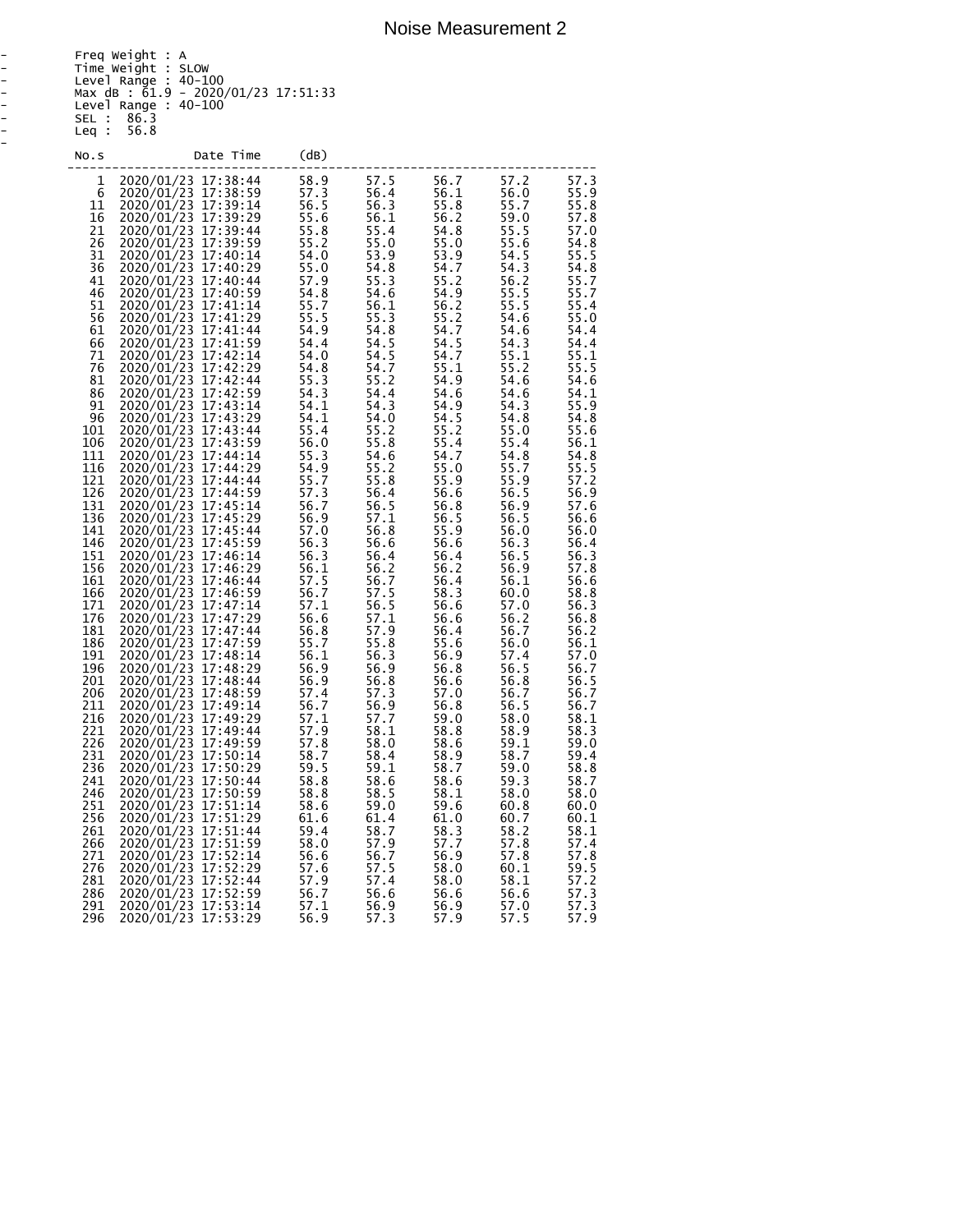Roadway Construction Noise Model (RCNM),Version 1.1

Report date: 02/28/2020<br>Case Description: Constructic Construction Noise - 850 Feet

\*\*\*\* Receptor #1 \*\*\*\*

|                        |             | Baselines (dBA) |         |       |
|------------------------|-------------|-----------------|---------|-------|
| Description            | Land Use    | Davtime         | Evening | Night |
|                        |             |                 |         |       |
| Schools and Residenecs | Residential | 55.0            | 45.Q    | 45.Q  |

|                           |                  |                 | Equipment             |                         |                                |                                 |
|---------------------------|------------------|-----------------|-----------------------|-------------------------|--------------------------------|---------------------------------|
| Description               | Impact<br>Device | Usage<br>$(\%)$ | Spec<br>Lmax<br>(dBA) | Actual<br>Lmax<br>(dBA) | Receptor<br>Distance<br>(feet) | Estimated<br>Shielding<br>(dBA) |
| Front End Loader<br>Dozer | No.<br>No.       | 40<br>40        |                       | 79.1<br>81.7            | 50.0<br>50.0                   | 5.0<br>5.0                      |
| Grader<br>Generator       | No.<br>No        | 40<br>50        | 85.0                  | 80.6                    | 50.0<br>50.0                   | 5.0<br>5.0                      |

Results

-------

Noise Limits (dBA)

Noise Limit Exceedance (dBA)

|  |  | pise Limit Exceedance (dBA) |  |
|--|--|-----------------------------|--|
|--|--|-----------------------------|--|

| Night     |                  | Day   | Calculated (dBA) | Evening            |             | Day<br>Night | Evening |     |      |
|-----------|------------------|-------|------------------|--------------------|-------------|--------------|---------|-----|------|
| Equipment |                  |       | Lmax             | Leq                |             | Lmax Leq     | Lmax    | Leg | Lmax |
| Leq       | Lmax             | Leq   | Lmax             | Leq<br>$- - - - -$ | Lmax        | Leg          |         |     |      |
|           |                  |       |                  |                    |             |              |         |     |      |
|           | Front End Loader |       | 74.1             | 70.1               |             | N/A N/A      | N/A     | N/A | N/A  |
| N/A       | N/A              | N/A   | N/A              | N/A                | $N/A$ $N/A$ |              |         |     |      |
| Dozer     |                  |       | 76.7             | 72.7               |             | N/A N/A      | N/A     | N/A | N/A  |
| N/A       | N/A              | N/A   | N/A              | N/A                | N/A         | N/A          |         |     |      |
| Grader    |                  |       | 80.0             | 76.0               | N/A         | N/A          | N/A     | N/A | N/A  |
| N/A       | N/A              | N/A   | N/A              | N/A                | N/A         | N/A          |         |     |      |
| Generator |                  |       | 75.6             | 72.6               | N/A         | N/A          | N/A     | N/A | N/A  |
| N/A       | $N/A$ $N/A$      |       | N/A              | N/A                | $N/A$ $N/A$ |              |         |     |      |
|           |                  | Total | 80.0             | 79.4               |             | N/A N/A      | N/A     | N/A | N/A  |
| N/A       | $N/A$ $N/A$      |       | N/A              | N/A                | $N/A$ $N/A$ |              |         |     |      |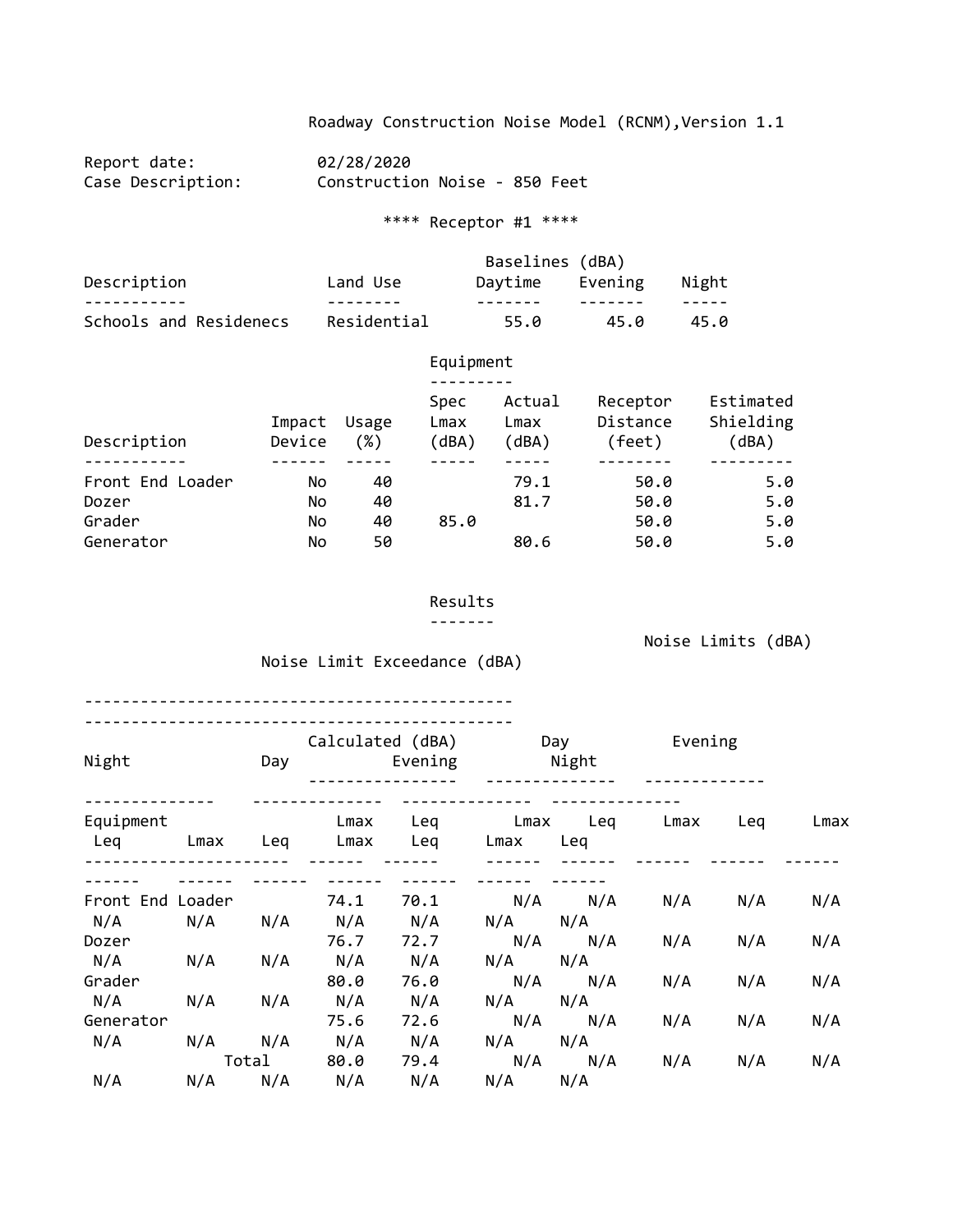Roadway Construction Noise Model (RCNM),Version 1.1

Report date: 02/28/2020<br>Case Description: Construction Construction Noise - 850 Feet

\*\*\*\* Receptor #1 \*\*\*\*

|                        |             | Baselines (dBA) |         |       |
|------------------------|-------------|-----------------|---------|-------|
| Description            | Land Use    | Daytime         | Evening | Night |
|                        |             |                 |         |       |
| Schools and Residenecs | Residential | 55.0            | 45.0    | 45.Q  |

|                  |                  |                 |                       | Equipment               |                                |                                 |  |  |  |
|------------------|------------------|-----------------|-----------------------|-------------------------|--------------------------------|---------------------------------|--|--|--|
| Description      | Impact<br>Device | Usage<br>$(\%)$ | Spec<br>Lmax<br>(dBA) | Actual<br>Lmax<br>(dBA) | Receptor<br>Distance<br>(feet) | Estimated<br>Shielding<br>(dBA) |  |  |  |
|                  |                  |                 |                       |                         |                                |                                 |  |  |  |
| Front End Loader | No               | 40              |                       | 79.1                    | 1200.0                         | 5.0                             |  |  |  |
| Dozer            | No               | 40              |                       | 81.7                    | 1200.0                         | 5.0                             |  |  |  |
| Grader           | No.              | 40              | 85.0                  |                         | 1200.0                         | 5.0                             |  |  |  |
| Generator        | No               | 50              |                       | 80.6                    | 1200.0                         | 5.0                             |  |  |  |

Results

-------

Noise Limits (dBA)

Noise Limit Exceedance (dBA)

| Night            |             | Day   | Calculated (dBA) | Evening |                       | Day<br>Night | Evening |     |      |
|------------------|-------------|-------|------------------|---------|-----------------------|--------------|---------|-----|------|
| Equipment        |             |       | Lmax             | Leq     |                       | Lmax Leq     | Lmax    | Leg | Lmax |
| Leq              | Lmax        | Leq   | Lmax             | Leq     | Lmax                  | Leg          |         |     |      |
|                  |             |       |                  |         |                       |              |         |     |      |
| Front End Loader |             |       | 46.5             | 42.5    | N/A                   | N/A          | N/A     | N/A | N/A  |
| N/A              | N/A         | N/A   | N/A              | N/A     | N/A compared to the N | N/A          |         |     |      |
| Dozer            |             |       | 49.1             | 45.1    | N/A                   | N/A          | N/A     | N/A | N/A  |
| N/A              | N/A         | N/A   | N/A              | N/A     | N/A l                 | N/A          |         |     |      |
| Grader           |             |       | 52.4             | 48.4    | N/A                   | N/A          | N/A     | N/A | N/A  |
| N/A              | N/A         | N/A   | N/A              | N/A     | N/A                   | N/A          |         |     |      |
| Generator        |             |       | 48.0             | 45.0    | N/A                   | N/A          | N/A     | N/A | N/A  |
| N/A              | N/A         | N/A   | N/A              | N/A     | $N/A$ $N/A$           |              |         |     |      |
|                  |             | Total | 52.4             | 51.8    | N/A                   | N/A          | N/A     | N/A | N/A  |
| N/A              | $N/A$ $N/A$ |       | N/A              | N/A     | $N/A$ $N/A$           |              |         |     |      |